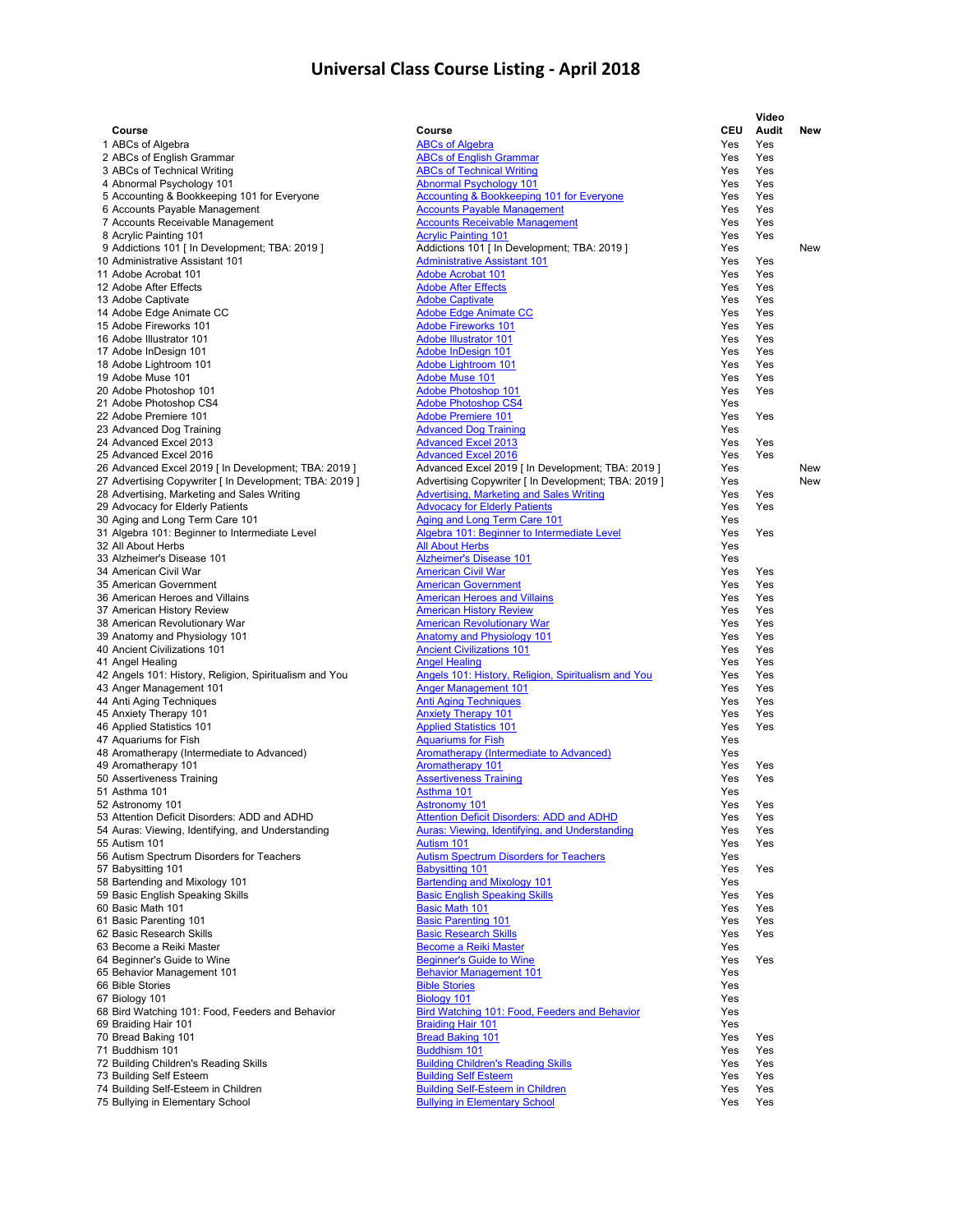|                                                                                      |                                                                                                                                                                                |            | Video      |     |
|--------------------------------------------------------------------------------------|--------------------------------------------------------------------------------------------------------------------------------------------------------------------------------|------------|------------|-----|
| Course                                                                               | Course                                                                                                                                                                         | <b>CEU</b> | Audit      | New |
| 76 Business Analysis                                                                 | <b>Business Analysis</b>                                                                                                                                                       | Yes        | Yes        |     |
| 77 Business Branding 101<br>78 Business Budgeting 101: How to Plan, Save, and Manage | <b>Business Branding 101</b><br>Business Budgeting 101: How to Plan, Save, and Manage                                                                                          | Yes<br>Yes | Yes<br>Yes |     |
| 79 Business Coaching [ In Development; TBA: 2019 ]                                   | Business Coaching [ In Development; TBA: 2019 ]                                                                                                                                | Yes        |            | New |
| 80 Business Consulting 101                                                           | <b>Business Consulting 101</b>                                                                                                                                                 | Yes        |            |     |
| 81 Business Credit 101                                                               | <b>Business Credit 101</b>                                                                                                                                                     | Yes        |            |     |
| 82 Business Ethics                                                                   | <b>Business Ethics</b>                                                                                                                                                         | Yes        | Yes        |     |
| 83 Business Etiquette                                                                | <b>Business Etiquette</b>                                                                                                                                                      | Yes        |            |     |
| 84 Business Law for Entrepreneurs<br>85 Business Management                          | <b>Business Law for Entrepreneurs</b><br><b>Business Management</b>                                                                                                            | Yes<br>Yes | Yes        | New |
| 86 Business Math 101                                                                 | <b>Business Math 101</b>                                                                                                                                                       | Yes        | Yes        |     |
| 87 Business Professionalism                                                          | <b>Business Professionalism</b>                                                                                                                                                | Yes        | Yes        |     |
| 88 Business Writing                                                                  | <b>Business Writing</b>                                                                                                                                                        | Yes        | Yes        |     |
| 89 Butterflies                                                                       | <b>Butterflies</b>                                                                                                                                                             | Yes        |            |     |
| 90 Butterfly Gardens                                                                 | <b>Butterfly Gardens</b>                                                                                                                                                       | Yes        |            |     |
| 91 Buying and Selling Antiques and Collectibles                                      | <b>Buying and Selling Antiques and Collectibles</b>                                                                                                                            | Yes        | Yes        |     |
| 92 Cake Decorating 101<br>93 Call Center Customer Service                            | <b>Cake Decorating 101</b><br><b>Call Center Customer Service</b>                                                                                                              | Yes<br>Yes | Yes        |     |
| 94 Call Center Management                                                            | <b>Call Center Management</b>                                                                                                                                                  | Yes        |            |     |
| 95 Candle Making 101                                                                 | <b>Candle Making 101</b>                                                                                                                                                       | Yes        | Yes        |     |
| 96 Canoeing 101                                                                      | Canoeing 101                                                                                                                                                                   | Yes        |            |     |
| 97 Card Games Basics                                                                 | <b>Card Games Basics</b>                                                                                                                                                       | Yes        |            |     |
| 98 Career Coaching                                                                   | <b>Career Coaching</b>                                                                                                                                                         | Yes        | Yes        |     |
| 99 Careers in Healthcare                                                             | <b>Careers in Healthcare</b>                                                                                                                                                   | Yes        |            |     |
| 100 Caring for Seniors                                                               | <b>Caring for Seniors</b>                                                                                                                                                      | Yes        | Yes        |     |
| 101 Cat Care and Training 101                                                        | <b>Cat Care and Training 101</b><br>Catering 101                                                                                                                               | Yes        | Yes        |     |
| 102 Catering 101<br>103 Celtic Mythology 101                                         | <b>Celtic Mythology 101</b>                                                                                                                                                    | Yes<br>Yes |            |     |
| 104 Chakra Clearing                                                                  | <b>Chakra Clearing</b>                                                                                                                                                         | Yes        |            |     |
| 105 Chakra Meditation 101                                                            | <b>Chakra Meditation 101</b>                                                                                                                                                   | Yes        |            |     |
| 106 Chakras 101                                                                      | Chakras 101                                                                                                                                                                    | Yes        |            |     |
| 107 Chemistry 101                                                                    | <b>Chemistry 101</b>                                                                                                                                                           | Yes        |            |     |
| 108 Child Abuse Recognition, Investigation, and Protection                           | Child Abuse Recognition, Investigation, and Protection                                                                                                                         | Yes        |            |     |
| 109 Child Psychology 101                                                             | <b>Child Psychology 101</b>                                                                                                                                                    | Yes        |            |     |
| 110 Childhood Obesity                                                                | <b>Childhood Obesity</b>                                                                                                                                                       | Yes        |            |     |
| 111 Children's Birthday Parties 101                                                  | <b>Children's Birthday Parties 101</b>                                                                                                                                         | Yes        |            |     |
| 112 Chinese Culture Studies 101<br>113 Christianity 101: An Introduction             | <b>Chinese Culture Studies 101</b><br>Christianity 101: An Introduction                                                                                                        | Yes<br>Yes | Yes        |     |
| 114 Clutter Control 101                                                              | <b>Clutter Control 101</b>                                                                                                                                                     | Yes        |            |     |
| 115 Collaboration Skills                                                             | <b>Collaboration Skills</b>                                                                                                                                                    | Yes        | Yes        |     |
| 116 Communication with Diplomacy and Tact                                            | <b>Communication with Diplomacy and Tact</b>                                                                                                                                   | Yes        | Yes        |     |
| 117 Community Development 101 [ In Development; TBA: 2019 ]                          | Community Development 101 [ In Development; TBA: 2019 ]                                                                                                                        | Yes        |            | New |
| 118 Comprehensive Medical Terminology 1 & 2                                          | <b>Comprehensive Medical Terminology 1 &amp; 2</b>                                                                                                                             | Yes        | Yes        |     |
| 119 Computer Basics 101                                                              | <b>Computer Basics 101</b>                                                                                                                                                     | Yes        | Yes        |     |
| 120 Concierge 101: How to Run a Personal Service Business<br>121 Confidence Building | Concierge 101: How to Run a Personal Service Business<br><b>Confidence Building</b>                                                                                            | Yes<br>Yes | Yes<br>Yes |     |
| 122 Conflict Resolution 101                                                          | <b>Conflict Resolution 101</b>                                                                                                                                                 | Yes        | Yes        |     |
| 123 Constructive Feedback and Criticism                                              | <b>Constructive Feedback and Criticism</b>                                                                                                                                     | Yes        | Yes        |     |
| 124 Cooking and Baking 101                                                           | <b>Cooking and Baking 101</b>                                                                                                                                                  | Yes        | Yes        |     |
| 125 Cosmology 101                                                                    | Cosmology 101                                                                                                                                                                  | Yes        |            |     |
| 126 Counseling Psychology 101                                                        | <b>Counseling Psychology 101</b>                                                                                                                                               | Yes        |            |     |
| 127 Couponing 101                                                                    | Couponing 101                                                                                                                                                                  | Yes        |            |     |
| 128 CPT Coding for Beginners                                                         | <b>CPT Coding for Beginners</b>                                                                                                                                                | Yes        |            |     |
| 129 Creating an Effective Sales Team                                                 | <b>Creating an Effective Sales Team</b><br>130 Creating and Managing a Non-Profit Organization [In Developme Creating and Managing a Non-Profit Organization [In Developme Yes | Yes        |            | New |
| 131 Creating WordPress Websites                                                      | <b>Creating WordPress Websites</b>                                                                                                                                             | Yes        | Yes        |     |
| 132 Creative Thinking                                                                | <b>Creative Thinking</b>                                                                                                                                                       | Yes        |            |     |
| 133 Creative Writing 101                                                             | <b>Creative Writing 101</b>                                                                                                                                                    | Yes        | Yes        |     |
| 134 Creative Writing for Beginners                                                   | <b>Creative Writing for Beginners</b>                                                                                                                                          | Yes        | Yes        |     |
| 135 Creative Writing Workshop                                                        | <b>Creative Writing Workshop</b>                                                                                                                                               | Yes        | Yes        |     |
| 136 Criminology Basics                                                               | <b>Criminology Basics</b>                                                                                                                                                      | Yes        | Yes        |     |
| 137 Crisis Management 101                                                            | <b>Crisis Management 101</b><br><b>Critical Thinking</b>                                                                                                                       | Yes        |            |     |
| 138 Critical Thinking<br>139 Cross-Cultural Communication                            | <b>Cross-Cultural Communication</b>                                                                                                                                            | Yes<br>Yes | Yes        |     |
| 140 Cryptozoology 101                                                                | Cryptozoology 101                                                                                                                                                              | Yes        | Yes        |     |
| 141 Crystal Reports                                                                  | <b>Crystal Reports</b>                                                                                                                                                         | Yes        | Yes        |     |
| 142 Customer Relationship Management                                                 | <b>Customer Relationship Management</b>                                                                                                                                        | Yes        | Yes        |     |
| 143 Customer Service 101                                                             | <b>Customer Service 101</b>                                                                                                                                                    | Yes        | Yes        |     |
| 144 Cybersecurity 101 [ In Development; TBA: 2019 ]                                  | Cybersecurity 101 [ In Development; TBA: 2019 ]                                                                                                                                | Yes        |            | New |
| 145 Dealing With Difficult People                                                    | <b>Dealing With Difficult People</b>                                                                                                                                           | Yes        | Yes        |     |
| 146 Debt Reduction                                                                   | <b>Debt Reduction</b><br><b>Decision Making Skills</b>                                                                                                                         | Yes        |            |     |
| 147 Decision Making Skills<br>148 Delegation Skills                                  | <b>Delegation Skills</b>                                                                                                                                                       | Yes<br>Yes |            |     |
| 149 Depression Management                                                            | <b>Depression Management</b>                                                                                                                                                   | Yes        | Yes        |     |
| 150 Developing Great Social Skills                                                   | <b>Developing Great Social Skills</b>                                                                                                                                          | Yes        |            |     |
|                                                                                      |                                                                                                                                                                                |            |            |     |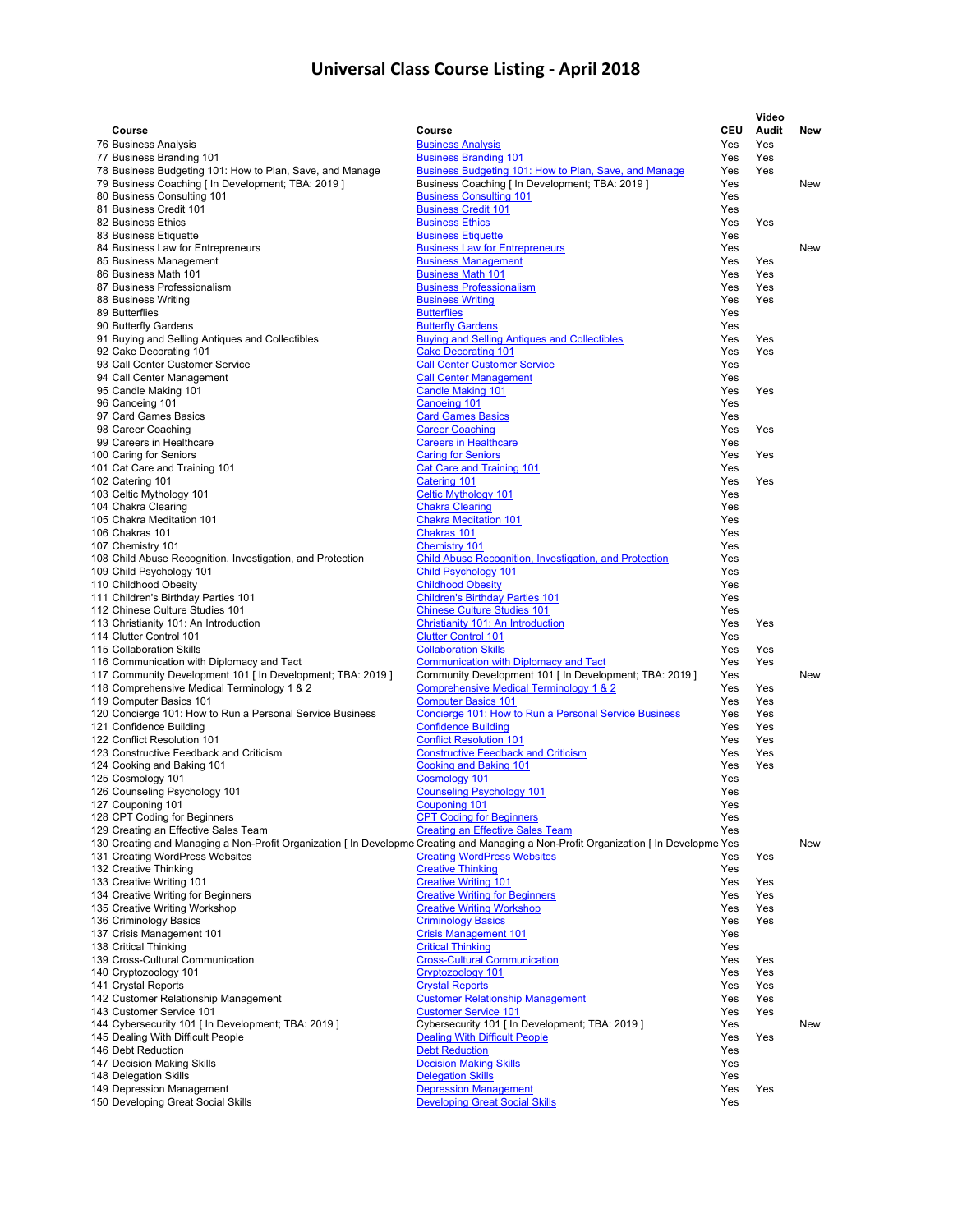|                                                                                                                                           |                                                                        |            | Video      |     |
|-------------------------------------------------------------------------------------------------------------------------------------------|------------------------------------------------------------------------|------------|------------|-----|
| Course                                                                                                                                    | Course                                                                 | <b>CEU</b> | Audit      | New |
| 151 Diabetes 101                                                                                                                          | Diabetes 101                                                           | Yes        | Yes        |     |
| 152 Digital Photography 101                                                                                                               | Digital Photography 101                                                | Yes        |            |     |
| 153 Digital Photography with the iPhone                                                                                                   | Digital Photography with the iPhone                                    | Yes        |            | New |
| 154 Disaster Preparedness 101 [ In Development; TBA: 2019 ]                                                                               | Disaster Preparedness 101 [ In Development; TBA: 2019 ]                | Yes        |            | New |
| 155 Disaster Risk Reduction in Emergencies [In Development; TBA: : Disaster Risk Reduction in Emergencies [In Development; TBA: : Yes     |                                                                        |            |            | New |
| 156 Diversity Training 101                                                                                                                | <b>Diversity Training 101</b>                                          | Yes        |            |     |
| 157 Dog & Cat First Aid, Care & Maintenance                                                                                               | Dog & Cat First Aid, Care & Maintenance<br>Dog Grooming 101            | Yes<br>Yes |            |     |
| 158 Dog Grooming 101                                                                                                                      | Dog Psychology 101                                                     | Yes        | Yes        |     |
| 159 Dog Psychology 101<br>160 Dog Training 101: A Guide for Beginners                                                                     | Dog Training 101: A Guide for Beginners                                | Yes        |            |     |
| 161 Domestic Violence 101                                                                                                                 | <b>Domestic Violence 101</b>                                           | Yes        | Yes        |     |
| 162 Dream Interpretation 101                                                                                                              | <b>Dream Interpretation 101</b>                                        | Yes        | Yes        |     |
| 163 Dreamweaver 101                                                                                                                       | Dreamweaver 101                                                        | Yes        | Yes        |     |
| 164 Dreamweaver CS4                                                                                                                       | <b>Dreamweaver CS4</b>                                                 | Yes        |            |     |
| 165 Drug and Alcohol Abuse 101                                                                                                            | Drug and Alcohol Abuse 101                                             | Yes        | Yes        |     |
| 166 Early Childhood Development 101                                                                                                       | <b>Early Childhood Development 101</b>                                 | Yes        |            |     |
| 167 Ecology 101                                                                                                                           | Ecology 101                                                            | Yes        | Yes        |     |
| 168 Economics 101                                                                                                                         | Economics 101                                                          | Yes        | Yes        |     |
| 169 Economics 201                                                                                                                         | <b>Economics 201</b>                                                   | Yes        | Yes        |     |
| 170 Effective Communication 101                                                                                                           | <b>Effective Communication 101</b>                                     | Yes        | Yes        |     |
| 171 Effective Presentations                                                                                                               | <b>Effective Presentations</b>                                         | Yes        | Yes        |     |
| 172 Egyptian Mythology 101                                                                                                                | <b>Eqyptian Mythology 101</b>                                          | Yes        | Yes        |     |
| 173 Electronics 101                                                                                                                       | <b>Electronics 101</b>                                                 | Yes        | Yes        |     |
| 174 Emotional Healing 101                                                                                                                 | <b>Emotional Healing 101</b>                                           | Yes        | Yes        |     |
| 175 Emotional Intelligence                                                                                                                | <b>Emotional Intelligence</b>                                          | Yes        | Yes        |     |
| 176 End of Life Care                                                                                                                      | <b>End of Life Care</b>                                                | Yes        | Yes        |     |
| 177 Energy Healing                                                                                                                        | <b>Energy Healing</b>                                                  | Yes        |            |     |
| 178 English Composition 101                                                                                                               | <b>English Composition 101</b>                                         | Yes        | Yes        |     |
| 179 Enhance Your Everyday Vocabulary                                                                                                      | <b>Enhance Your Everyday Vocabulary</b>                                | Yes        | Yes        |     |
| 180 ESL Basic Grammar                                                                                                                     | <b>ESL Basic Grammar</b>                                               | Yes        |            |     |
| 181 ESL Basic Writing Skills                                                                                                              | <b>ESL Basic Writing Skills</b>                                        | Yes        |            |     |
| 182 ESL Grammar Skills Level 1<br>183 ESL Grammar Skills Level 2                                                                          | <b>ESL Grammar Skills Level 1</b><br><b>ESL Grammar Skills Level 2</b> | Yes<br>Yes | Yes        |     |
| 184 ESL Grammar Skills Level 3                                                                                                            | <b>ESL Grammar Skills Level 3</b>                                      | Yes        |            |     |
| 185 ESL Grammar Skills Level 4                                                                                                            | <b>ESL Grammar Skills Level 4</b>                                      | Yes        |            |     |
| 186 ESL Grammar Skills Level 5                                                                                                            | <b>ESL Grammar Skills Level 5</b>                                      | Yes        |            |     |
| 187 Essay Writing 101                                                                                                                     | <b>Essay Writing 101</b>                                               | Yes        | Yes        |     |
| 188 Estate Planning                                                                                                                       | <b>Estate Planning</b>                                                 | Yes        | Yes        |     |
| 189 Etiquette 101                                                                                                                         | Etiquette 101                                                          | Yes        | Yes        |     |
| 190 Etiquette Consultant                                                                                                                  | <b>Etiquette Consultant</b>                                            | Yes        |            |     |
| 191 Etiquette for Children and Teens                                                                                                      | <b>Etiquette for Children and Teens</b>                                | Yes        | Yes        |     |
| 192 Event Planning 101                                                                                                                    | <b>Event Planning 101</b>                                              | Yes        | Yes        |     |
| 193 Excel 2007                                                                                                                            | <b>Excel 2007</b>                                                      | Yes        | Yes        |     |
| 194 Excel 2010                                                                                                                            | <b>Excel 2010</b>                                                      | Yes        | Yes        |     |
| 195 Excel 2013                                                                                                                            | <b>Excel 2013</b>                                                      | Yes        | Yes        |     |
| 196 Excel 2016                                                                                                                            | <b>Excel 2016</b>                                                      | Yes        | Yes        |     |
| 197 Excel 2019 [ In Development; TBA: 2019 ]                                                                                              | Excel 2019 [ In Development; TBA: 2019 ]                               | Yes        |            | New |
| 198 Face Painting 101                                                                                                                     | <b>Face Painting 101</b>                                               | Yes        | Yes        |     |
| 199 Fashion Design 101: An Introduction                                                                                                   | Fashion Design 101: An Introduction                                    | Yes        |            |     |
| 200 Feng Shui 101                                                                                                                         | Feng Shui 101                                                          | Yes        | Yes        |     |
| 201 Film Appreciation<br>202 Final Cut Pro X                                                                                              | <b>Film Appreciation</b>                                               | Yes<br>Yes | Yes        |     |
|                                                                                                                                           | <b>Final Cut Pro X</b><br>Financial Analysis 101: Planning and Control | Yes        |            |     |
| 203 Financial Analysis 101: Planning and Control<br>204 Fire Safety 101 [ In Development; TBA: 2019 ]                                     | Fire Safety 101 [ In Development; TBA: 2019 ]                          | Yes        |            | New |
| 205 First Grade Curriculum                                                                                                                | <b>First Grade Curriculum</b>                                          | Yes        |            |     |
| 206 Floral Arrangement 101                                                                                                                | <b>Floral Arrangement 101</b>                                          | Yes        | Yes        |     |
| 207 Freelance Writing 101                                                                                                                 | <b>Freelance Writing 101</b>                                           | Yes        |            |     |
| 208 French Culture 101                                                                                                                    | <b>French Culture 101</b>                                              | Yes        |            |     |
| 209 Freshwater Fishing 101                                                                                                                | <b>Freshwater Fishing 101</b>                                          | Yes        |            |     |
| 210 Fundraising 101                                                                                                                       | <b>Fundraising 101</b>                                                 | Yes        | Yes        |     |
| 211 GED Test Preparation                                                                                                                  | <b>GED Test Preparation</b>                                            | Yes        |            |     |
| 212 Genealogy 101                                                                                                                         | <b>Genealogy 101</b>                                                   | Yes        | Yes        |     |
| 213 General Receptionist                                                                                                                  | <b>General Receptionist</b>                                            | Yes        | Yes        |     |
| 214 General Secretary 101                                                                                                                 | <b>General Secretary 101</b>                                           | Yes        | Yes        |     |
| 215 Geography 101                                                                                                                         | Geography 101                                                          | Yes        |            |     |
| 216 Geology 101                                                                                                                           | Geology 101                                                            | Yes        |            |     |
| 217 Geometry 101: Beginner to Intermediate Level                                                                                          | Geometry 101: Beginner to Intermediate Level                           | Yes        | Yes        |     |
| 218 Global Anti-Corruption and Bribery [ In Development; TBA: 2019 ] Global Anti-Corruption and Bribery [ In Development; TBA: 2019 ] Yes |                                                                        |            |            | New |
| 219 Global Warming                                                                                                                        | <b>Global Warming</b>                                                  | Yes        |            |     |
| 220 Gmail 101                                                                                                                             | Gmail 101                                                              | Yes        | Yes        |     |
| 221 Google Analytics 101                                                                                                                  | <b>Google Analytics 101</b><br>Google+ for Business                    | Yes<br>Yes | Yes<br>Yes |     |
| 222 Google+ for Business<br>223 Great Family Vacations                                                                                    | <b>Great Family Vacations</b>                                          | Yes        | Yes        |     |
| 224 Greek Mythology                                                                                                                       | <b>Greek Mythology</b>                                                 | Yes        | Yes        |     |
| 225 Habits of Millionaires                                                                                                                | <b>Habits of Millionaires</b>                                          | Yes        |            |     |
|                                                                                                                                           |                                                                        |            |            |     |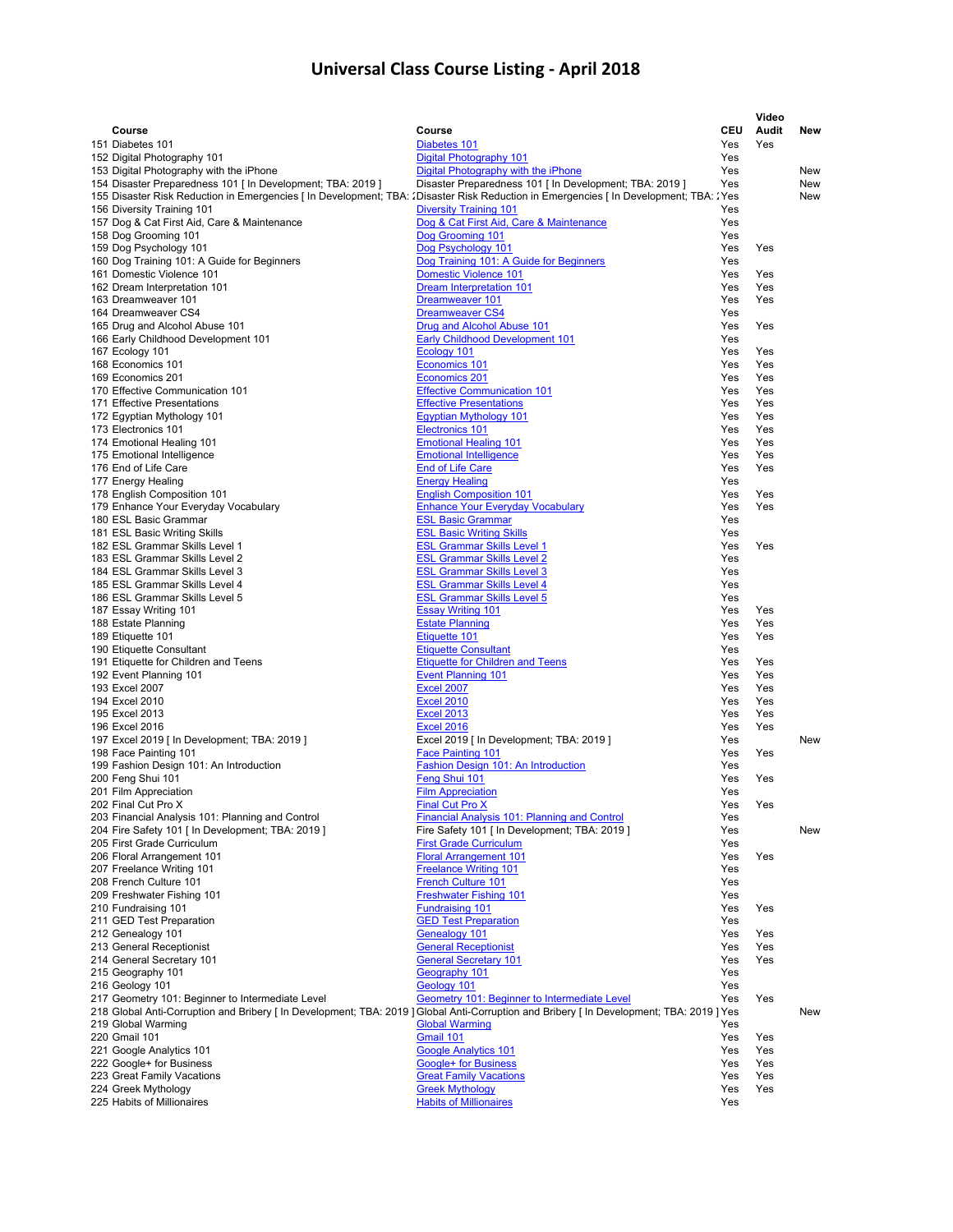|                                                                                                                                                 |                                                                                            |            | Video      |            |
|-------------------------------------------------------------------------------------------------------------------------------------------------|--------------------------------------------------------------------------------------------|------------|------------|------------|
| Course                                                                                                                                          | Course                                                                                     | <b>CEU</b> | Audit      | New        |
| 226 Haunted Places                                                                                                                              | <b>Haunted Places</b>                                                                      | Yes        | Yes        |            |
| 227 Healing Affirmations                                                                                                                        | <b>Healing Affirmations</b>                                                                | Yes        |            |            |
| 228 Health Education 101<br>229 Healthy Relationships                                                                                           | <b>Health Education 101</b><br><b>Healthy Relationships</b>                                | Yes<br>Yes | Yes<br>Yes |            |
| 230 Hinduism 101: An Introduction                                                                                                               | Hinduism 101: An Introduction                                                              | Yes        |            |            |
| 231 HIPAA Compliance 101                                                                                                                        | <b>HIPAA Compliance 101</b>                                                                | Yes        | Yes        |            |
| 232 Historical Fiction Writing                                                                                                                  | <b>Historical Fiction Writing</b>                                                          | Yes        |            |            |
| 233 History of Terrorism 101                                                                                                                    | <b>History of Terrorism 101</b>                                                            | Yes        |            |            |
| 234 History of the Universe                                                                                                                     | <b>History of the Universe</b>                                                             | Yes        |            | <b>New</b> |
| 235 History's Greatest Conspiracies                                                                                                             | <b>History's Greatest Conspiracies</b><br>HIV: Prevention, Diagnosis, Treatment            | Yes        | Yes        |            |
| 236 HIV: Prevention, Diagnosis, Treatment<br>237 Home Business                                                                                  | <b>Home Business</b>                                                                       | Yes<br>Yes | Yes        |            |
| 238 Home Safety                                                                                                                                 | <b>Home Safety</b>                                                                         | Yes        |            |            |
| 239 Homeopathy 101                                                                                                                              | Homeopathy 101                                                                             | Yes        |            |            |
| 240 Housekeeping 101                                                                                                                            | Housekeeping 101                                                                           | Yes        | Yes        |            |
| 241 How to Bake Cookies                                                                                                                         | <b>How to Bake Cookies</b>                                                                 | Yes        | Yes        |            |
| 242 How To Be a Substitute Teacher                                                                                                              | <b>How To Be a Substitute Teacher</b>                                                      | Yes        |            |            |
| 243 How to Be Your Own Life Coach                                                                                                               | How to Be Your Own Life Coach                                                              | Yes<br>Yes | Yes        |            |
| 244 How to Can, Freeze, Dry and Preserve Food<br>245 How to Care for House Pets                                                                 | How to Can, Freeze, Dry and Preserve Food<br>How to Care for House Pets                    | Yes        |            |            |
| 246 How to Choose the Right Dog for You                                                                                                         | How to Choose the Right Dog for You                                                        | Yes        | Yes        |            |
| 247 How To Coach Youth Basketball                                                                                                               | <b>How To Coach Youth Basketball</b>                                                       | Yes        |            |            |
| 248 How to Decorate a Room                                                                                                                      | How to Decorate a Room                                                                     | Yes        |            |            |
| 249 How To Draw 101                                                                                                                             | <b>How To Draw 101</b>                                                                     | Yes        |            |            |
| 250 How to eBay                                                                                                                                 | How to eBay                                                                                | Yes        | Yes        |            |
| 251 How to Improve Your Concentration                                                                                                           | How to Improve Your Concentration                                                          | Yes        | Yes        |            |
| 252 How to Live with a Teenager 101                                                                                                             | How to Live with a Teenager 101<br><b>How to Manicure</b>                                  | Yes<br>Yes |            |            |
| 253 How to Manicure<br>254 How to Prepare, Stage and Sell Your Home                                                                             | How to Prepare, Stage and Sell Your Home                                                   | Yes        |            |            |
| 255 How To Quit Smoking                                                                                                                         | <b>How To Quit Smoking</b>                                                                 | Yes        |            |            |
| 256 How to Run a Dog Day Care                                                                                                                   | How to Run a Dog Day Care                                                                  | Yes        |            |            |
| 257 How to Run an Effective Helpdesk                                                                                                            | How to Run an Effective Helpdesk                                                           | Yes        |            |            |
| 258 How to Start a Craft Business                                                                                                               | <b>How to Start a Craft Business</b>                                                       | Yes        | Yes        |            |
| 259 How to Start and Run a Daycare Service                                                                                                      | <b>How to Start and Run a Daycare Service</b>                                              | Yes        |            |            |
| 260 How to Start and Run an Online Business                                                                                                     | How to Start and Run an Online Business                                                    | Yes        | Yes        |            |
| 261 How to Take an Online Course at UniversalClass                                                                                              | How to Take an Online Course at UniversalClass<br><b>How to Teach Reading Fundamentals</b> | Yes<br>Yes |            |            |
| 262 How to Teach Reading Fundamentals<br>263 How to Use an iPad                                                                                 | How to Use an iPad                                                                         | Yes        | Yes        |            |
| 264 How to Write a Business Plan                                                                                                                | How to Write a Business Plan                                                               | Yes        |            |            |
| 265 How to Write a Grant Proposal                                                                                                               | <b>How to Write a Grant Proposal</b>                                                       | Yes        | Yes        |            |
| 266 How to Write a Short Story                                                                                                                  | How to Write a Short Story                                                                 | Yes        | Yes        |            |
| 267 How to Write Case Studies                                                                                                                   | <b>How to Write Case Studies</b>                                                           | Yes        |            |            |
| 268 How to Write Effective Policies and Procedures                                                                                              | How to Write Effective Policies and Procedures                                             | Yes        |            |            |
| 269 How to Write Short Stories for Children                                                                                                     | How to Write Short Stories for Children                                                    | Yes        | Yes        |            |
| 270 HR Compensation and Benefits<br>271 Human Resources Management 101                                                                          | <b>HR Compensation and Benefits</b><br><b>Human Resources Management 101</b>               | Yes<br>Yes | Yes        |            |
| 272 Humor Writing 101                                                                                                                           | <b>Humor Writing 101</b>                                                                   | Yes        |            |            |
| 273 ICD-10: Medical Coding                                                                                                                      | ICD-10: Medical Coding                                                                     | Yes        |            |            |
| 274 Innovative Thinking                                                                                                                         | <b>Innovative Thinking</b>                                                                 | Yes        |            |            |
| 275 Interior Decorating Made Easy                                                                                                               | <b>Interior Decorating Made Easy</b>                                                       | Yes        | Yes        |            |
| 276 Interior Design 101                                                                                                                         | <b>Interior Design 101</b>                                                                 | Yes        | Yes        |            |
| 277 Internet Fundamentals 101                                                                                                                   | <b>Internet Fundamentals 101</b>                                                           | Yes        |            |            |
| 278 Internet Specialist 101<br>279 Interpersonal Communication                                                                                  | <b>Internet Specialist 101</b><br><b>Interpersonal Communication</b>                       | Yes<br>Yes | Yes        | New        |
| 280 Interview Skills                                                                                                                            | <b>Interview Skills</b>                                                                    | Yes        | Yes        |            |
| 281 Intro to PC Troubleshooting and Repair                                                                                                      | Intro to PC Troubleshooting and Repair                                                     | Yes        |            | New        |
| 282 Introduction to Biology                                                                                                                     | <b>Introduction to Biology</b>                                                             | Yes        | Yes        |            |
| 283 Introduction to Cell and Molecular Biology                                                                                                  | <b>Introduction to Cell and Molecular Biology</b>                                          | Yes        |            |            |
| 284 Introduction to CSS                                                                                                                         | <b>Introduction to CSS</b>                                                                 | Yes        | Yes        |            |
| 285 Introduction to Excel 2003                                                                                                                  | Introduction to Excel 2003                                                                 | Yes        |            |            |
| 286 Introduction to Gardening<br>287 Introduction to JavaScript                                                                                 | <b>Introduction to Gardening</b><br><b>Introduction to JavaScript</b>                      | Yes<br>Yes | Yes<br>Yes |            |
| 288 Introduction to Medical Billing                                                                                                             | <b>Introduction to Medical Billing</b>                                                     | Yes        |            |            |
| 289 Introduction to Medical Coding                                                                                                              | <b>Introduction to Medical Coding</b>                                                      | Yes        |            |            |
| 290 Introduction to Music Appreciation                                                                                                          | <b>Introduction to Music Appreciation</b>                                                  | Yes        |            |            |
| 291 Introduction to QuickBooks 2011                                                                                                             | Introduction to QuickBooks 2011                                                            | Yes        |            |            |
| 292 Introduction to QuickBooks 2013                                                                                                             | Introduction to QuickBooks 2013                                                            | Yes        | Yes        |            |
| 293 Introduction to QuickBooks 2014                                                                                                             | Introduction to QuickBooks 2014                                                            | Yes        | Yes        |            |
| 294 Introduction to QuickBooks 2015<br>295 Introduction to Quicken 2010                                                                         | Introduction to QuickBooks 2015<br>Introduction to Quicken 2010                            | Yes<br>Yes | Yes        |            |
| 296 Introduction to Six Sigma                                                                                                                   | <b>Introduction to Six Sigma</b>                                                           | Yes        |            |            |
| 297 Introduction to SQL                                                                                                                         | Introduction to SQL                                                                        | Yes        | Yes        |            |
| 298 Investing 101: Stocks, Bonds, and Mutual Funds                                                                                              | Investing 101: Stocks, Bonds, and Mutual Funds                                             | Yes        | Yes        |            |
| 299 Investing 201: Intro to Commodity, Options, and Futures Markets <i>Investing 201: Intro to Commodity</i> , Options, and Futures Markets Yes |                                                                                            |            | Yes        |            |
| 300 Italian Cooking 101                                                                                                                         | <b>Italian Cooking 101</b>                                                                 | Yes        |            | New        |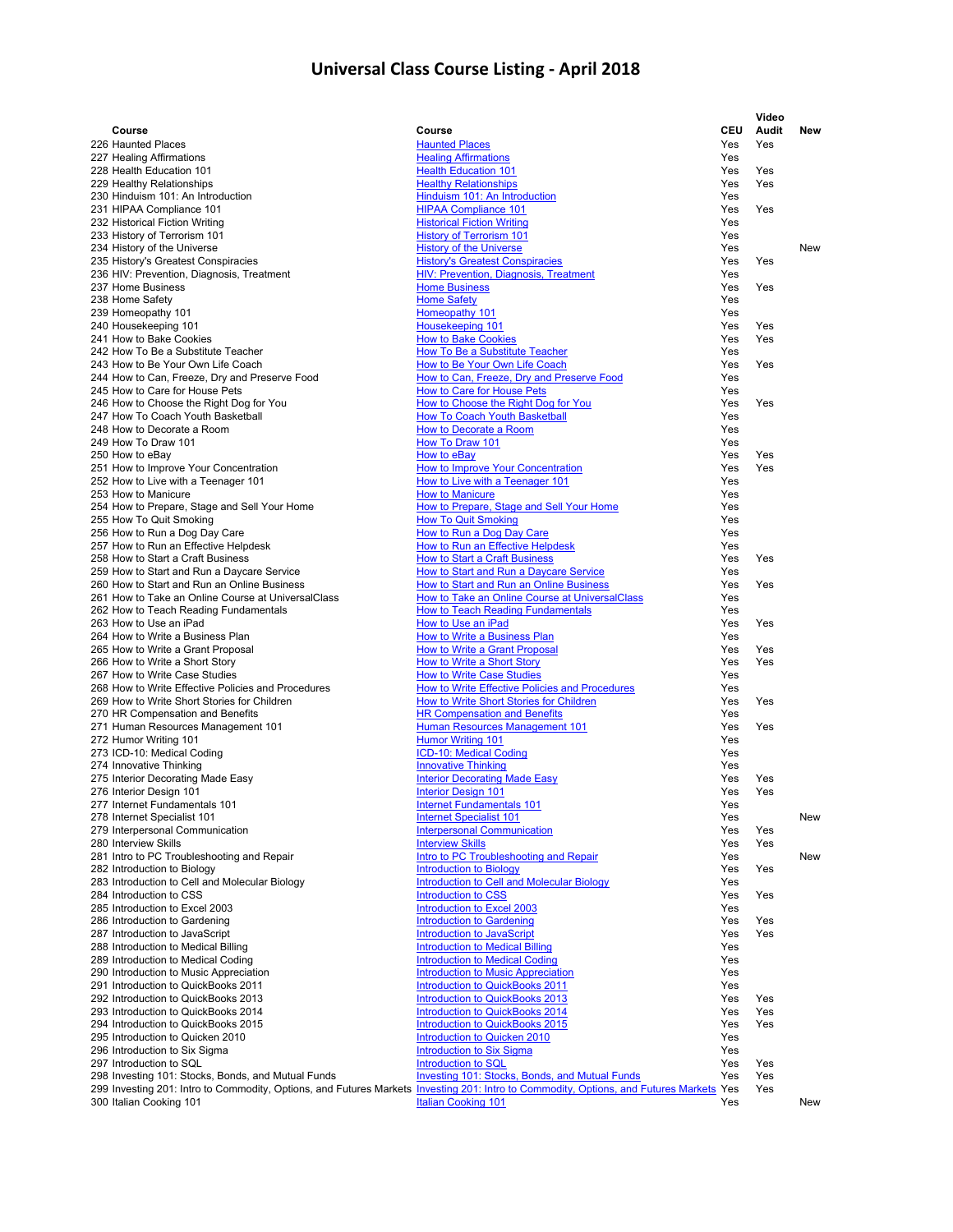|                                                                                                     |                                                                                                    |            | Video      |     |
|-----------------------------------------------------------------------------------------------------|----------------------------------------------------------------------------------------------------|------------|------------|-----|
| Course                                                                                              | Course                                                                                             | <b>CEU</b> | Audit      | New |
| 301 Japanese Cultural Studies 101                                                                   | Japanese Cultural Studies 101                                                                      | Yes        |            |     |
| 302 Job Performance Appraisals - A How To Guide                                                     | Job Performance Appraisals - A How To Guide                                                        | Yes        | Yes        |     |
| 303 Journaling and Memoir Writing<br>304 Journalism 101                                             | <b>Journaling and Memoir Writing</b><br>Journalism 101                                             | Yes<br>Yes | Yes<br>Yes |     |
| 305 JQuery Programming                                                                              | <b>JQuery Programming</b>                                                                          | Yes        | Yes        |     |
| 306 Judaism 101: An Introduction                                                                    | Judaism 101: An Introduction                                                                       | Yes        |            |     |
| 307 Kaizen 101 - An Introduction [ In Development; TBA: 2019 ]                                      | Kaizen 101 - An Introduction [ In Development; TBA: 2019 ]                                         | Yes        |            | New |
| 308 Kinesics 101 - Learn to Read Body Language                                                      | Kinesics 101 - Learn to Read Body Language                                                         | Yes        | Yes        |     |
| 309 Knitting 101                                                                                    | Knitting 101                                                                                       | Yes        | Yes        |     |
| 310 Landlord 101: Managing Rental Properties                                                        | <b>Landlord 101: Managing Rental Properties</b>                                                    | Yes        | Yes        |     |
| 311 Landscaping 101                                                                                 | <b>Landscaping 101</b>                                                                             | Yes        |            |     |
| 312 Lawful Employee Termination [ In Development; TBA: 2019 ]<br>313 Leadership and Supervision 101 | Lawful Employee Termination [ In Development; TBA: 2019 ]<br><b>Leadership and Supervision 101</b> | Yes<br>Yes |            | New |
| 314 Lean Management [ In Development; TBA: 2019 ]                                                   | Lean Management [ In Development; TBA: 2019 ]                                                      | Yes        |            | New |
| 315 Learn HTML - Create Webpages Using HTML5                                                        | Learn HTML - Create Webpages Using HTML5                                                           | Yes        | Yes        |     |
| 316 Learning Disabilities: What You Need to Know                                                    | Learning Disabilities: What You Need to Know                                                       | Yes        |            |     |
| 317 Legal Terminology 101                                                                           | <b>Legal Terminology 101</b>                                                                       | Yes        | Yes        |     |
| 318 Life Coaching 101                                                                               | Life Coaching 101                                                                                  | Yes        | Yes        |     |
| 319 Lifetime Wellness 101                                                                           | <b>Lifetime Wellness 101</b>                                                                       | Yes        | Yes        |     |
| 320 Listening Skills 101                                                                            | <b>Listening Skills 101</b>                                                                        | Yes        | Yes        |     |
| 321 Management Essentials                                                                           | <b>Management Essentials</b>                                                                       | Yes        | Yes        |     |
| 322 Managerial Accounting 101                                                                       | <b>Managerial Accounting 101</b><br><b>Managing Your Career</b>                                    | Yes        |            |     |
| 323 Managing Your Career<br>324 Marine Biology 101                                                  | <b>Marine Biology 101</b>                                                                          | Yes<br>Yes | Yes<br>Yes |     |
| 325 Marine Life Rescue 101                                                                          | <b>Marine Life Rescue 101</b>                                                                      | Yes        |            |     |
| 326 Marketing 101                                                                                   | <b>Marketing 101</b>                                                                               | Yes        | Yes        |     |
| 327 Marketing for Small Business 101                                                                | <b>Marketing for Small Business 101</b>                                                            | Yes        |            |     |
| 328 Marketing Outreach                                                                              | <b>Marketing Outreach</b>                                                                          | Yes        |            |     |
| 329 Mastering Conversation Skills                                                                   | <b>Mastering Conversation Skills</b>                                                               | Yes        |            |     |
| 330 Mastering Sales Skills 101                                                                      | <b>Mastering Sales Skills 101</b>                                                                  | Yes        |            |     |
| 331 Mediation 101                                                                                   | <b>Mediation 101</b>                                                                               | Yes        | Yes        |     |
| 332 Medical Terminology 101                                                                         | <b>Medical Terminology 101</b><br><b>Medical Terminology 201</b>                                   | Yes        | Yes        |     |
| 333 Medical Terminology 201<br>334 Medical Terminology for Medical Coders                           | <b>Medical Terminology for Medical Coders</b>                                                      | Yes<br>Yes | Yes<br>Yes |     |
| 335 Meditation 101: Learn How to Meditate                                                           | <b>Meditation 101: Learn How to Meditate</b>                                                       | Yes        | Yes        |     |
| 336 Memory Improvement                                                                              | <b>Memory Improvement</b>                                                                          | Yes        | Yes        |     |
| 337 Metaphysics 101                                                                                 | <b>Metaphysics 101</b>                                                                             | Yes        |            |     |
| 338 Meteorology Fundamentals                                                                        | <b>Meteorology Fundamentals</b>                                                                    | Yes        | Yes        |     |
| 339 Microbiology 101                                                                                | Microbiology 101                                                                                   | Yes        | Yes        |     |
| 340 Microsoft Access 2010                                                                           | <b>Microsoft Access 2010</b>                                                                       | Yes        |            |     |
| 341 Microsoft Access 2013                                                                           | <b>Microsoft Access 2013</b>                                                                       | Yes        | Yes        |     |
| 342 Microsoft Access 2016                                                                           | <b>Microsoft Access 2016</b><br>Microsoft Access 2019 [ In Development; TBA: 2019 ]                | Yes<br>Yes | Yes        | New |
| 343 Microsoft Access 2019 [ In Development; TBA: 2019 ]<br>344 Microsoft Outlook 2013               | <b>Microsoft Outlook 2013</b>                                                                      | Yes        | Yes        |     |
| 345 Microsoft Project 2007                                                                          | <b>Microsoft Project 2007</b>                                                                      | Yes        |            |     |
| 346 Microsoft Project 2013                                                                          | <b>Microsoft Project 2013</b>                                                                      | Yes        | Yes        |     |
| 347 Microsoft Project 2016                                                                          | <b>Microsoft Project 2016</b>                                                                      | Yes        | Yes        |     |
| 348 Microsoft Project 2019 [ In Development; TBA: 2019 ]                                            | Microsoft Project 2019 [ In Development; TBA: 2019 ]                                               | Yes        |            | New |
| 349 Microsoft Publisher 2007                                                                        | <b>Microsoft Publisher 2007</b>                                                                    | Yes        |            |     |
| 350 Microsoft Publisher 2013                                                                        | <b>Microsoft Publisher 2013</b>                                                                    | Yes        | Yes        |     |
| 351 Microsoft Publisher 2016                                                                        | <b>Microsoft Publisher 2016</b><br>Microsoft Publisher 2019 [ In Development; TBA: 2019 ]          | Yes<br>Yes | Yes        |     |
| 352 Microsoft Publisher 2019 [ In Development; TBA: 2019 ]<br>353 Microsoft Visio 2013              | Microsoft Visio 2013                                                                               | Yes        | Yes        | New |
| 354 Microsoft Visio 2016                                                                            | Microsoft Visio 2016                                                                               | Yes        | Yes        |     |
| 355 Microsoft Visio 2019 [ In Development; TBA: 2019 ]                                              | Microsoft Visio 2019 [ In Development; TBA: 2019 ]                                                 | Yes        |            | New |
| 356 Microsoft Word 2016                                                                             | Microsoft Word 2016                                                                                | Yes        | Yes        |     |
| 357 Microsoft Word 2019 [ In Development; TBA: 2019 ]                                               | Microsoft Word 2019 [ In Development; TBA: 2019 ]                                                  | Yes        |            | New |
| 358 Middle and High School Bullying                                                                 | <b>Middle and High School Bullying</b>                                                             | Yes        | Yes        |     |
| 359 Mindfulness in the Workplace                                                                    | <b>Mindfulness in the Workplace</b>                                                                | Yes        | Yes        |     |
| 360 MS Publisher 2010<br>361 MS Word 2003                                                           | <b>MS Publisher 2010</b><br><b>MS Word 2003</b>                                                    | Yes<br>Yes |            |     |
| 362 MS Word 2007                                                                                    | <b>MS Word 2007</b>                                                                                | Yes        | Yes        |     |
| 363 MS Word 2013                                                                                    | <b>MS Word 2013</b>                                                                                | Yes        | Yes        |     |
| 364 MySQL                                                                                           | <b>MvSQL</b>                                                                                       | Yes        | Yes        |     |
| 365 Mystery Writing                                                                                 | <b>Mystery Writing</b>                                                                             | Yes        |            |     |
| 366 Natural Skin Care 101                                                                           | <b>Natural Skin Care 101</b>                                                                       | Yes        | Yes        |     |
| 367 Negotiation Skills                                                                              | <b>Negotiation Skills</b>                                                                          | Yes        | Yes        |     |
| 368 Nonfiction Writing 101                                                                          | <b>Nonfiction Writing 101</b>                                                                      | Yes        |            |     |
| 369 Norse Mythology 101<br>370 Novel Writing 101                                                    | <b>Norse Mythology 101</b><br><b>Novel Writing 101</b>                                             | Yes<br>Yes | Yes        |     |
| 371 Nutrition 101                                                                                   | <b>Nutrition 101</b>                                                                               | Yes        | Yes        |     |
| 372 Nutrition 201: A Closer Look                                                                    | Nutrition 201: A Closer Look                                                                       | Yes        | Yes        |     |
| 373 OneNote 2013                                                                                    | OneNote 2013                                                                                       | Yes        | Yes        |     |
| 374 OneNote 2016                                                                                    | OneNote 2016                                                                                       | Yes        | Yes        |     |
| 375 OneNote 2019 [ In Development; TBA: 2019 ]                                                      | OneNote 2019 [ In Development; TBA: 2019 ]                                                         | Yes        |            | New |
|                                                                                                     |                                                                                                    |            |            |     |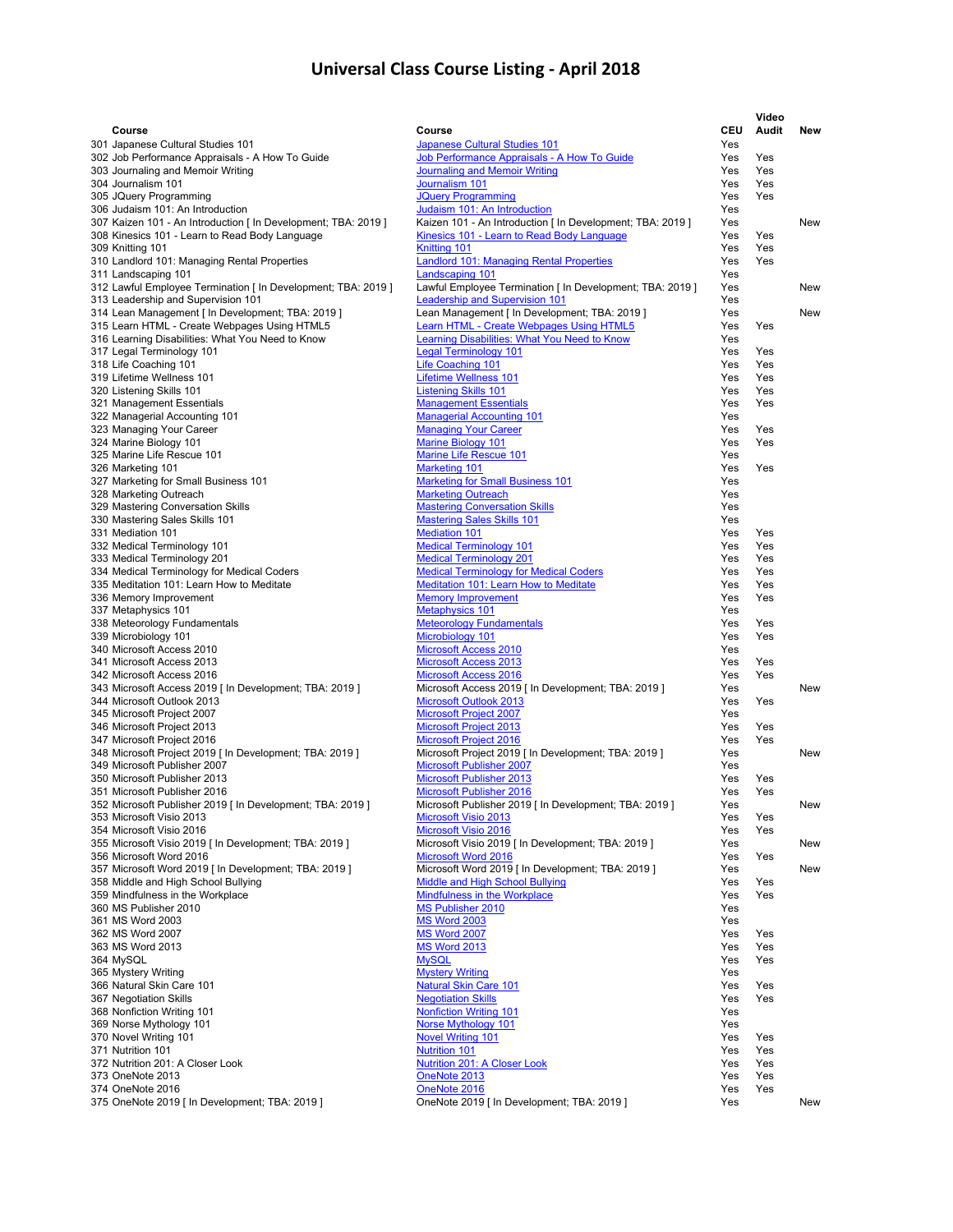|                                                                                                                                       |                                                      |     | Video |            |
|---------------------------------------------------------------------------------------------------------------------------------------|------------------------------------------------------|-----|-------|------------|
| Course                                                                                                                                | Course                                               | CEU | Audit | <b>New</b> |
| 376 Operations Management 101                                                                                                         | <b>Operations Management 101</b>                     | Yes |       |            |
| 377 Organizational Behavior in Business [In Development; TBA: 2019 Organizational Behavior in Business [In Development; TBA: 2019 Yes |                                                      |     |       | New        |
| 378 Organizational Psychology 101                                                                                                     | <b>Organizational Psychology 101</b>                 | Yes |       |            |
| 379 OS X Yosemite                                                                                                                     | <b>OS X Yosemite</b>                                 | Yes | Yes   |            |
| 380 Outlook 2007                                                                                                                      | Outlook 2007                                         | Yes | Yes   |            |
| 381 Outlook 2010                                                                                                                      | Outlook 2010                                         | Yes | Yes   |            |
| 382 Outlook 2016                                                                                                                      | Outlook 2016                                         | Yes | Yes   |            |
| 383 Outlook 2019 [ In Development; TBA: 2019 ]                                                                                        | Outlook 2019 [ In Development; TBA: 2019 ]           | Yes |       | New        |
| 384 Paranormal Investigation 101                                                                                                      | <b>Paranormal Investigation 101</b>                  | Yes | Yes   |            |
| 385 Paranormal Investigation 201                                                                                                      | <b>Paranormal Investigation 201</b>                  | Yes | Yes   |            |
| 386 Paranormal Romance Writing                                                                                                        | <b>Paranormal Romance Writing</b>                    | Yes |       |            |
| 387 Party Planning 101                                                                                                                | Party Planning 101                                   | Yes | Yes   |            |
| 388 Payroll Management 101                                                                                                            | <b>Payroll Management 101</b>                        | Yes |       |            |
| 389 Personal Assistant 101                                                                                                            | <b>Personal Assistant 101</b>                        | Yes |       |            |
| 390 Personal Finance 101: How to Manage Your Money                                                                                    | Personal Finance 101: How to Manage Your Money       | Yes |       |            |
| 391 Personal Protective Equipment                                                                                                     | <b>Personal Protective Equipment</b>                 | Yes |       |            |
| 392 Personality Development                                                                                                           | <b>Personality Development</b>                       | Yes | Yes   |            |
| 393 Persuasion Techniques                                                                                                             | <b>Persuasion Techniques</b>                         | Yes | Yes   |            |
| 394 Pet Sitting & Dog Walking Business 101                                                                                            | Pet Sitting & Dog Walking Business 101               | Yes | Yes   |            |
| 395 Philosophy 101                                                                                                                    | Philosophy 101                                       | Yes | Yes   |            |
| 396 Photography 101: Beginner to Intermediate                                                                                         | Photography 101: Beginner to Intermediate            | Yes | Yes   |            |
| 397 Photoshop Elements 101                                                                                                            | <b>Photoshop Elements 101</b>                        | Yes | Yes   |            |
| 398 Photoshop Elements 15                                                                                                             | <b>Photoshop Elements 15</b>                         | Yes |       | <b>New</b> |
| 399 Photoshop Elements Version 7.0 (or earlier)                                                                                       | Photoshop Elements Version 7.0 (or earlier)          | Yes |       |            |
| 400 Photoshop Elements Version 8.0 and 9.0                                                                                            | Photoshop Elements Version 8.0 and 9.0               | Yes |       |            |
| 401 Physics 101: Beginner to Intermediate Concepts                                                                                    | Physics 101: Beginner to Intermediate Concepts       | Yes | Yes   |            |
| 402 Pie Baking 101                                                                                                                    | Pie Baking 101                                       | Yes | Yes   |            |
| 403 Pinterest                                                                                                                         | <b>Pinterest</b>                                     | Yes | Yes   |            |
| 404 Poetry Writing 101                                                                                                                | <b>Poetry Writing 101</b>                            | Yes | Yes   |            |
| 405 Positive Parenting Techniques                                                                                                     | <b>Positive Parenting Techniques</b>                 | Yes | Yes   |            |
| 406 PowerPoint 2003                                                                                                                   | PowerPoint 2003                                      | Yes |       |            |
| 407 PowerPoint 2007                                                                                                                   | PowerPoint 2007                                      | Yes | Yes   |            |
| 408 PowerPoint 2010                                                                                                                   | PowerPoint 2010                                      | Yes | Yes   |            |
| 409 PowerPoint 2013                                                                                                                   | PowerPoint 2013                                      | Yes | Yes   |            |
| 410 PowerPoint 2016                                                                                                                   | PowerPoint 2016                                      | Yes | Yes   |            |
| 411 PowerPoint 2019 [In Development; TBA: 2019 ]                                                                                      | PowerPoint 2019 [ In Development; TBA: 2019 ]        | Yes |       | <b>New</b> |
| 412 Pre-Algebra 101                                                                                                                   | Pre-Algebra 101                                      | Yes | Yes   |            |
| 413 Pre-Columbian Mythology                                                                                                           | <b>Pre-Columbian Mythology</b>                       | Yes |       | New        |
| 414 Precalculus 101                                                                                                                   | <b>Precalculus 101</b>                               | Yes | Yes   |            |
| 415 Prenatal Care                                                                                                                     | <b>Prenatal Care</b>                                 | Yes |       | New        |
| 416 Preventing Workplace Harassment [In Development; TBA: 2019 Preventing Workplace Harassment [In Development; TBA: 2019 Yes         |                                                      |     |       | <b>New</b> |
| 417 Problem Solving Strategies                                                                                                        | <b>Problem Solving Strategies</b>                    | Yes | Yes   |            |
| 418 Procurement Management [In Development; TBA: 2019]                                                                                | Procurement Management [ In Development; TBA: 2019 ] | Yes |       | New        |
| 419 Product Management 101                                                                                                            | <b>Product Management 101</b>                        | Yes |       |            |
| 420 Professional Organizer Training                                                                                                   | <b>Professional Organizer Training</b>               | Yes |       |            |
| 421 Project Management 101                                                                                                            | <b>Project Management 101</b>                        | Yes | Yes   |            |
| 422 Proofreading and Copyediting 101                                                                                                  | <b>Proofreading and Copyediting 101</b>              | Yes | Yes   |            |
| 423 Psychology 101                                                                                                                    | Psychology 101                                       | Yes | Yes   |            |
| 424 Public Relations 101                                                                                                              | <b>Public Relations 101</b>                          | Yes |       |            |
| 425 Punctuation and Grammar 101                                                                                                       | <b>Punctuation and Grammar 101</b>                   | Yes | Yes   |            |
| 426 Purchasing and Vendor Management 101                                                                                              | <b>Purchasing and Vendor Management 101</b>          | Yes | Yes   |            |
| 427 Pursuing Happiness: Successful Strategies                                                                                         | <b>Pursuing Happiness: Successful Strategies</b>     | Yes |       |            |
| 428 QuickBooks 101                                                                                                                    | <b>QuickBooks 101</b>                                | Yes | Yes   |            |
| 429 QuickBooks Online Essentials                                                                                                      | <b>QuickBooks Online Essentials</b>                  | Yes | Yes   |            |
| 430 Quicken Tutorial: An Introduction                                                                                                 | <b>Quicken Tutorial: An Introduction</b>             | Yes | Yes   |            |
| 431 Reading Comprehension 101                                                                                                         | <b>Reading Comprehension 101</b>                     | Yes |       |            |
| 432 Recruitment and Retention Strategies                                                                                              | <b>Recruitment and Retention Strategies</b>          | Yes | Yes   |            |
| 433 Reiki 1st Degree                                                                                                                  | <b>Reiki 1st Degree</b>                              | Yes |       |            |
| 434 Reiki 2nd Degree                                                                                                                  | <b>Reiki 2nd Degree</b>                              | Yes |       |            |
| 435 Reiki Attunements                                                                                                                 | <b>Reiki Attunements</b>                             | Yes |       |            |
| 436 Reiki Essentials                                                                                                                  | <b>Reiki Essentials</b>                              | Yes |       |            |
| 437 Reiki Hand Placements                                                                                                             | <b>Reiki Hand Placements</b>                         | Yes |       |            |
| 438 Relaxation 101                                                                                                                    | <b>Relaxation 101</b>                                | Yes |       |            |
| 439 Report Writing 101                                                                                                                | <b>Report Writing 101</b>                            | Yes |       |            |
| 440 Resolving Workplace Conflict                                                                                                      | <b>Resolving Workplace Conflict</b>                  | Yes | Yes   |            |
| 441 Respectful International Workplace [In Development; TBA: 2019 Respectful International Workplace [In Development; TBA: 2019 Yes   |                                                      |     |       | New        |
| 442 Resume Writing 101                                                                                                                | <b>Resume Writing 101</b>                            | Yes | Yes   |            |
| 443 Retail Business 101                                                                                                               | <b>Retail Business 101</b>                           | Yes |       |            |
| 444 Retirement Planning                                                                                                               | <b>Retirement Planning</b>                           | Yes | Yes   |            |
| 445 Retirement Tips                                                                                                                   | <b>Retirement Tips</b>                               | Yes |       |            |
| 446 Romance Writing                                                                                                                   | <b>Romance Writing</b>                               | Yes |       |            |
| 447 Running Effective Meetings                                                                                                        | <b>Running Effective Meetings</b>                    | Yes | Yes   |            |
| 448 Salem Witch Trials                                                                                                                | <b>Salem Witch Trials</b>                            | Yes | Yes   |            |
| 449 Screenwriting 101                                                                                                                 | <b>Screenwriting 101</b>                             | Yes |       |            |
| 450 Second Grade Curriculum                                                                                                           | <b>Second Grade Curriculum</b>                       | Yes |       |            |
|                                                                                                                                       |                                                      |     |       |            |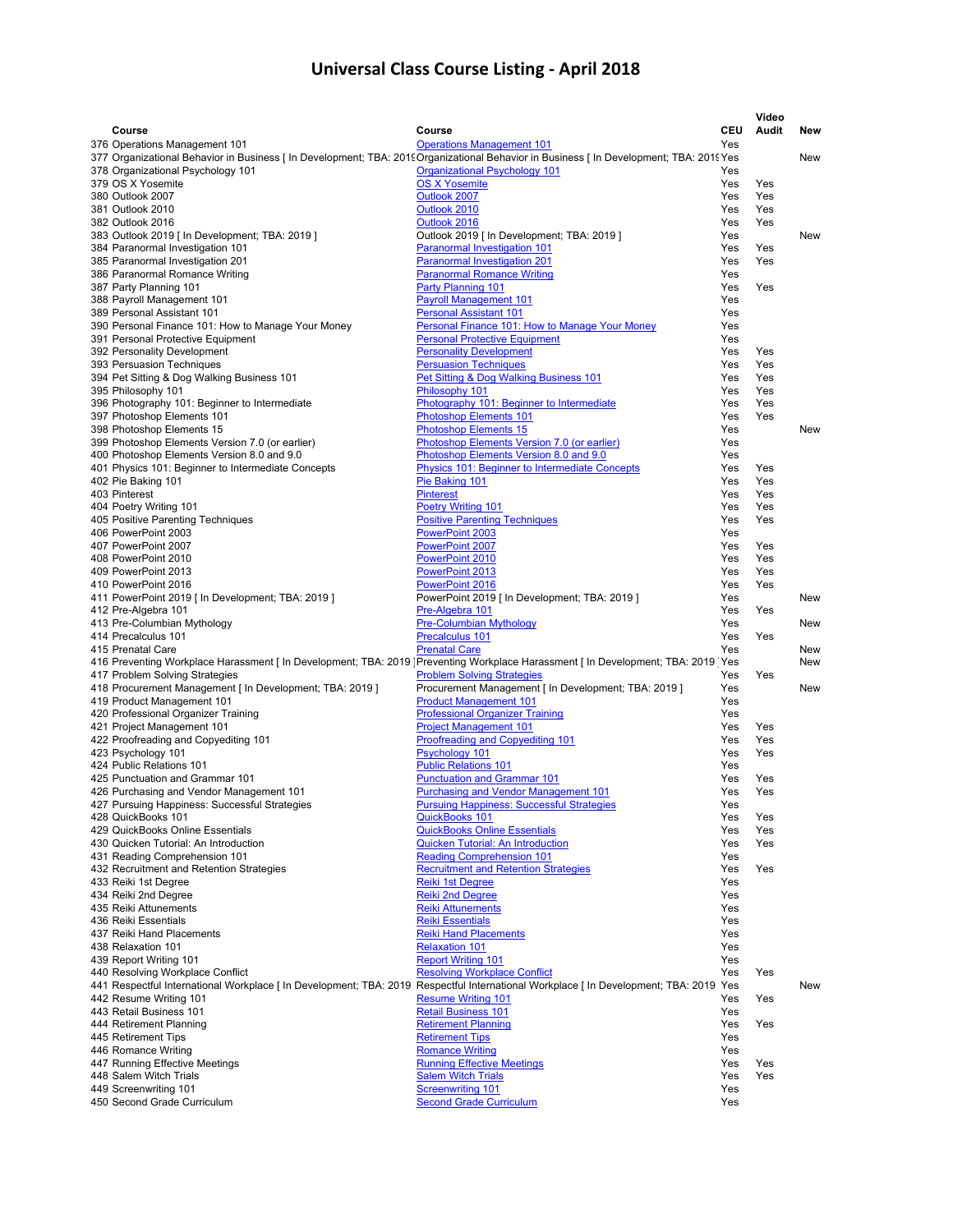|                                                                                                                                   |                                                                                                         |            | Video |            |
|-----------------------------------------------------------------------------------------------------------------------------------|---------------------------------------------------------------------------------------------------------|------------|-------|------------|
| Course                                                                                                                            | Course                                                                                                  | <b>CEU</b> | Audit | New        |
| 451 Self Hypnosis 101: Reshaping Your Reality                                                                                     | <b>Self Hypnosis 101: Reshaping Your Reality</b>                                                        | Yes        |       |            |
| 452 Sensitivity Training in the Workplace                                                                                         | Sensitivity Training in the Workplace<br><b>SEO Copywriting</b>                                         | Yes        | Yes   |            |
| 453 SEO Copywriting<br>454 Sewing 101                                                                                             | Sewing 101                                                                                              | Yes<br>Yes | Yes   |            |
| 455 Sexual Harassment Compliance                                                                                                  | <b>Sexual Harassment Compliance</b>                                                                     | Yes        |       |            |
| 456 Sexual Harassment in the Workplace [In Development; TBA: 201 Sexual Harassment in the Workplace [In Development; TBA: 201 Yes |                                                                                                         |            |       | New        |
| 457 Single Parenting 101                                                                                                          | <b>Single Parenting 101</b>                                                                             | Yes        |       |            |
| 458 Small Business Guide                                                                                                          | <b>Small Business Guide</b>                                                                             | Yes        | Yes   |            |
| 459 Snakes of the Western Hemisphere                                                                                              | <b>Snakes of the Western Hemisphere</b>                                                                 | Yes        |       |            |
| 460 Soap Making 101<br>461 Social Anxiety 101 [ In Development; TBA: 2019 ]                                                       | Soap Making 101<br>Social Anxiety 101 [ In Development; TBA: 2019 ]                                     | Yes<br>Yes |       | New        |
| 462 Social Media 101: How to Use Facebook, Twitter and LinkedIn                                                                   | Social Media 101: How to Use Facebook, Twitter and LinkedIn                                             | Yes        | Yes   |            |
| 463 Social Media Marketing 101 [ In Development; TBA: 2019 ]                                                                      | Social Media Marketing 101 [ In Development; TBA: 2019 ]                                                | Yes        |       | New        |
| 464 Sociology 101                                                                                                                 | Sociology 101                                                                                           | Yes        | Yes   |            |
| 465 Solving Classroom Discipline Problems                                                                                         | <b>Solving Classroom Discipline Problems</b>                                                            | Yes        |       |            |
| 466 Spanish Cooking 101                                                                                                           | <b>Spanish Cooking 101</b>                                                                              | Yes        |       |            |
| 467 Spanish Culture 101                                                                                                           | <b>Spanish Culture 101</b><br>Special Education 101: Foundations, Purpose, & Challenges                 | Yes<br>Yes |       |            |
| 468 Special Education 101: Foundations, Purpose, & Challenges<br>469 Special Events Planning                                      | <b>Special Events Planning</b>                                                                          | Yes        | Yes   |            |
| 470 Speed Reading 101                                                                                                             | <b>Speed Reading 101</b>                                                                                | Yes        |       |            |
| 471 Speed Writing 101                                                                                                             | <b>Speed Writing 101</b>                                                                                | Yes        | Yes   |            |
| 472 Spelling 101                                                                                                                  | Spelling 101                                                                                            | Yes        | Yes   |            |
| 473 Spiders and Other Insects in North America                                                                                    | Spiders and Other Insects in North America                                                              | Yes        |       |            |
| 474 Spiritual Counseling                                                                                                          | <b>Spiritual Counseling</b>                                                                             | Yes        | Yes   |            |
| 475 Starting Your Own Cleaning Business<br>476 Statistics 101                                                                     | <b>Starting Your Own Cleaning Business</b><br><b>Statistics 101</b>                                     | Yes<br>Yes | Yes   |            |
| 477 Strategic Planning                                                                                                            | <b>Strategic Planning</b>                                                                               | Yes        |       |            |
| 478 Stress Management                                                                                                             | <b>Stress Management</b>                                                                                | Yes        | Yes   |            |
| 479 Successfully Networking Your Career                                                                                           | <b>Successfully Networking Your Career</b>                                                              | Yes        |       |            |
| 480 Talent Management for Business                                                                                                | <b>Talent Management for Business</b>                                                                   | Yes        |       | <b>New</b> |
| 481 Tarot Cards 101                                                                                                               | <b>Tarot Cards 101</b>                                                                                  | Yes        | Yes   |            |
| 482 Tea Parties 101                                                                                                               | Tea Parties 101                                                                                         | Yes        | Yes   |            |
| 483 Teaching Reiki                                                                                                                | <b>Teaching Reiki</b><br><b>Team Building 101</b>                                                       | Yes<br>Yes | Yes   |            |
| 484 Team Building 101<br>485 Team Management                                                                                      | <b>Team Management</b>                                                                                  | Yes        | Yes   |            |
| 486 Telephone Skills and Quality Customer Service                                                                                 | <b>Telephone Skills and Quality Customer Service</b>                                                    | Yes        | Yes   |            |
| 487 Tex Mex Cooking 101                                                                                                           | <b>Tex Mex Cooking 101</b>                                                                              | Yes        | Yes   |            |
| 488 The Art of Breathing                                                                                                          | The Art of Breathing                                                                                    | Yes        | Yes   |            |
| 489 The Gulf War                                                                                                                  | <b>The Gulf War</b>                                                                                     | Yes        | Yes   |            |
| 490 Therapeutic Bathing                                                                                                           | <b>Therapeutic Bathing</b>                                                                              | Yes        |       |            |
| 491 Third Grade Curriculum<br>492 Time Management 101                                                                             | <b>Third Grade Curriculum</b><br><b>Time Management 101</b>                                             | Yes<br>Yes |       |            |
| 493 Timeshare Basics                                                                                                              | <b>Timeshare Basics</b>                                                                                 | Yes        |       | New        |
| 494 Traditional Scrapbooking 101                                                                                                  | <b>Traditional Scrapbooking 101</b>                                                                     | Yes        |       |            |
| 495 Travel Agent 101                                                                                                              | <b>Travel Agent 101</b>                                                                                 | Yes        | Yes   |            |
| 496 Travel Writing 101                                                                                                            | <b>Travel Writing 101</b>                                                                               | Yes        |       |            |
| 497 Tropical Gardening 101                                                                                                        | <b>Tropical Gardening 101</b>                                                                           | Yes        |       |            |
| 498 Twenty African Americans Who Changed History<br>499 Twenty Women Who Changed American History                                 | <b>Twenty African Americans Who Changed History</b><br><b>Twenty Women Who Changed American History</b> | Yes<br>Yes |       |            |
| 500 Typing and Keyboarding 101                                                                                                    | <b>Typing and Keyboarding 101</b>                                                                       | Yes        |       |            |
| 501 UFO Studies                                                                                                                   | <b>UFO Studies</b>                                                                                      | Yes        |       |            |
| 502 Understanding Allergies 101                                                                                                   | Understanding Allergies 101                                                                             | Yes        |       |            |
| 503 Understanding Financial Statements                                                                                            | <b>Understanding Financial Statements</b>                                                               | Yes        |       |            |
| 504 Understanding Insurance Types                                                                                                 | <b>Understanding Insurance Types</b>                                                                    | Yes        |       |            |
| 505 Understanding Learning Styles<br>506 Unit Studies 101                                                                         | <b>Understanding Learning Styles</b><br><b>Unit Studies 101</b>                                         | Yes<br>Yes | Yes   |            |
| 507 US Citizenship Test Preparation                                                                                               | <b>US Citizenship Test Preparation</b>                                                                  | Yes        |       |            |
| 508 Vegetable Gardening 101                                                                                                       | <b>Vegetable Gardening 101</b>                                                                          | Yes        |       |            |
| 509 Vietnam War                                                                                                                   | <b>Vietnam War</b>                                                                                      | Yes        | Yes   |            |
| 510 Virtual Assistant 101                                                                                                         | <b>Virtual Assistant 101</b>                                                                            | Yes        |       |            |
| 511 Visual Basic for Excel                                                                                                        | <b>Visual Basic for Excel</b>                                                                           | Yes        | Yes   |            |
| 512 Vocabulary Building                                                                                                           | <b>Vocabulary Building</b>                                                                              | Yes        | Yes   |            |
| 513 Waiter and Waitress Training 101                                                                                              | <b>Waiter and Waitress Training 101</b><br><b>Water Color Painting 101</b>                              | Yes        | Yes   |            |
| 514 Water Color Painting 101<br>515 Wedding Crafts and Projects                                                                   | <b>Wedding Crafts and Projects</b>                                                                      | Yes<br>Yes |       |            |
| 516 Wedding Planning 101                                                                                                          | <b>Wedding Planning 101</b>                                                                             | Yes        | Yes   |            |
| 517 Wedding Traditions Around the World                                                                                           | <b>Wedding Traditions Around the World</b>                                                              | Yes        | Yes   |            |
| 518 Weight Loss Management                                                                                                        | <b>Weight Loss Management</b>                                                                           | Yes        | Yes   |            |
| 519 Weight Training 101                                                                                                           | <b>Weight Training 101</b>                                                                              | Yes        | Yes   |            |
| 520 Wellness Coaching                                                                                                             | <b>Wellness Coaching</b>                                                                                | Yes        | Yes   |            |
| 521 Western Calligraphy<br>522 Wilderness Safety 101 [ In Development; TBA: 2019 ]                                                | <b>Western Calligraphy</b><br>Wilderness Safety 101 [ In Development; TBA: 2019 ]                       | Yes<br>Yes | Yes   | New        |
| 523 Wildlife Rehabilitation: An Introduction                                                                                      | Wildlife Rehabilitation: An Introduction                                                                | Yes        | Yes   |            |
| 524 Windows 10                                                                                                                    | <b>Windows 10</b>                                                                                       | Yes        | Yes   |            |
| 525 Windows 7                                                                                                                     | <b>Windows 7</b>                                                                                        | Yes        | Yes   |            |